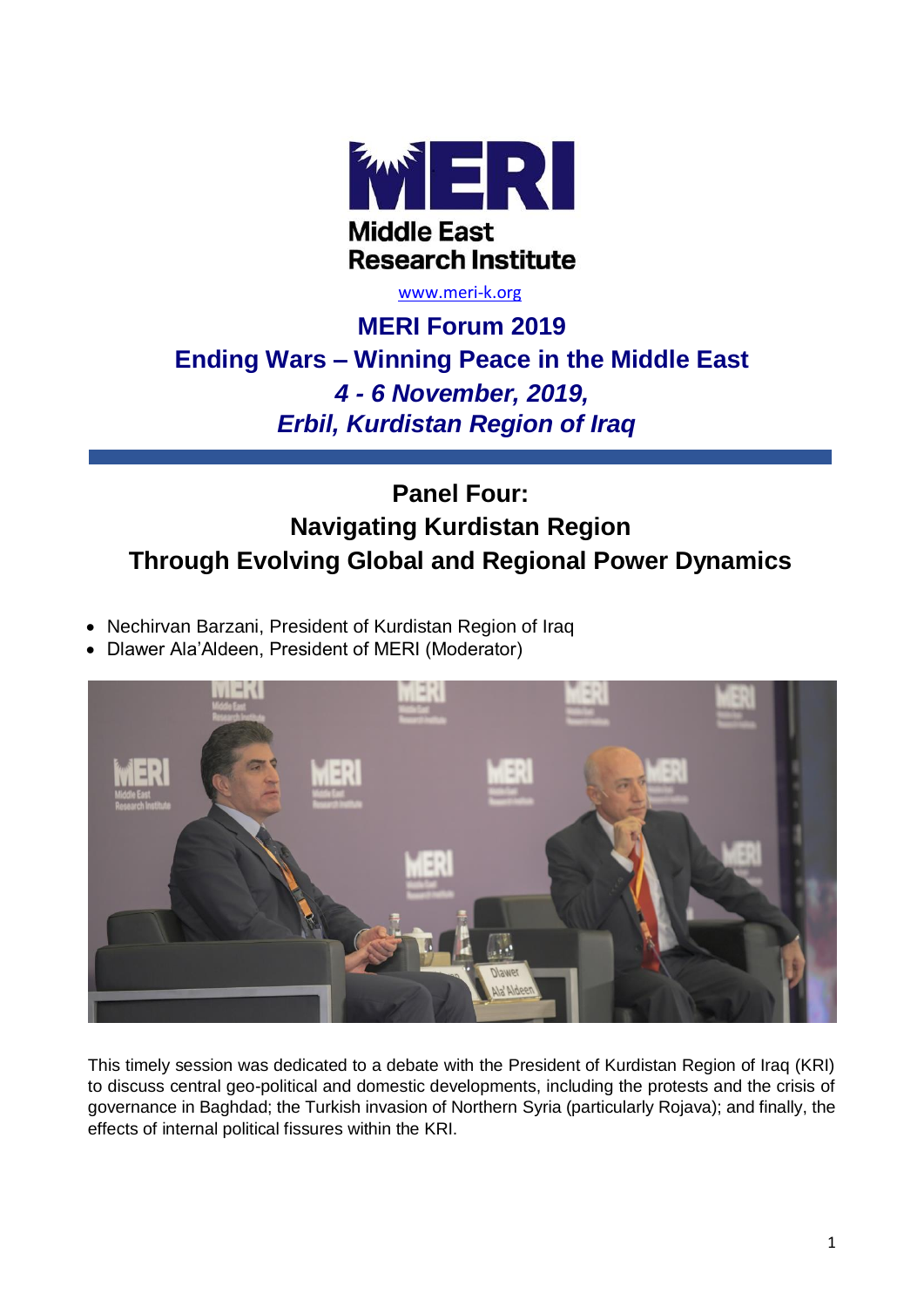# **Government Crisis in Baghdad**

President Nechirvan Barzani characterized the October developments in Baghdad as a defining milestone in the history of Iraq and predicted that it will affect everyone in the nation, including those in the Kurdistan Region. He therefore urged the Kurdistan Regional Government (KRG) not to act 'aloof' from these events. The demonstrations across Iraq are made up of 15-25 year olds without any recollection of the advent of Baathism or the US invasion; these youth are tired of empty slogans and promises, and are demanding the reform of Iraqi governance. President Barzani warned against placing the blame solely on the current Cabinet and argued that a series of events have led to inefficiency in the governance system. Having had a mere year to prove his capacity as Prime Minister, Adil Abdul-Mahdi needs to be 'given a chance' despite his meager parliamentary support. While the KRG used to say that *"Baghdad is Baghdad's business,"* Barzani stressed that its political parties are committed to supporting Baghdad in the search for solutions. These include: optimising the economic model of Iraq, particularly with regard to oil, gas and water resources (with international technical support); and presenting new mechanisms to enhance the transparency and efficacy of governance. Barzani hopes the KRG will learn from current developments in the federal government and troubleshoot potential faultiness 'at home.'

Echoing previous panel discussions, President Barzani warned that a year-long 'freeze' of the Constitution for the purpose of amendment (as proposed by some), will not bridge the gaps identified by protesters. Additionally, this motion could effectively open the door for re-evaluating the scope of the KRI enshrined within it. Instead, the current Baghdad uprisings call for improvement in the implementation of the Iraqi constitution. The President is actively seeking opportunities for the KRG to promote shared ownership of the power in Iraq and to participate, as a partner, in its governance.

# *"We need to build an alliance to serve the Iraqi population and safeguard the different components of the KRI. Hope to announce such an alliance in the near future." (Nechirvan Barzani)*

Barzani is taking steps to form a Kurdistan faction within the Iraqi Council of Representatives to support ongoing alliance building - not with the intention to threaten power, but to serve the Iraqi population, ensure the implementation of the constitution, and safeguard the rights of the KRI within it. President Nechirvan Barzani emphasised that the Kurds played a big role in reforming Iraq; he urged the KRG to support Baghdad in order to ensure a common understanding on the future of Iraqi governance, stating that he sees an increased role for the KRG within it.

# **The Syrian Crisis**

On the issue of instability in Rojava, the President reflected on the importance of lessons learned from the history of the region to effectively and realistically plan for the future. Currently, Syrian Kurds are facing major risks due to the US withdrawal.

This dispute was catalysed by unclear US policy towards the region, despite its previous efforts and interests in Iraq. With the current risk of repeating the Afrin tragedy in Rojava, particularly in the hands of Syrian extremists that accompany the Turkish Army, the Kurds in Iraq are concerned. Another concern is the wave of new refugees stemming from their invasion of the Syrian-Kurdish territories. The KRG is currently absorbing the estimated \$1.5 billion expense of hosting IDPs and refugees within the KRI, and believes this number will increase as IS ideology and radicalisation continue to flourish in the region. "*We need serious work to avoid IS resurrection."* The KRG remains committed to mediating with Turkey and advocating stability for the Kurds living in Rojava, but the President emphasised that the KRG is only *responsible* for Kurds within the KRI. Mediation is needed to ensure a peaceful resolution to the conflict, and to avoid militarisation within the framework of Turkey.